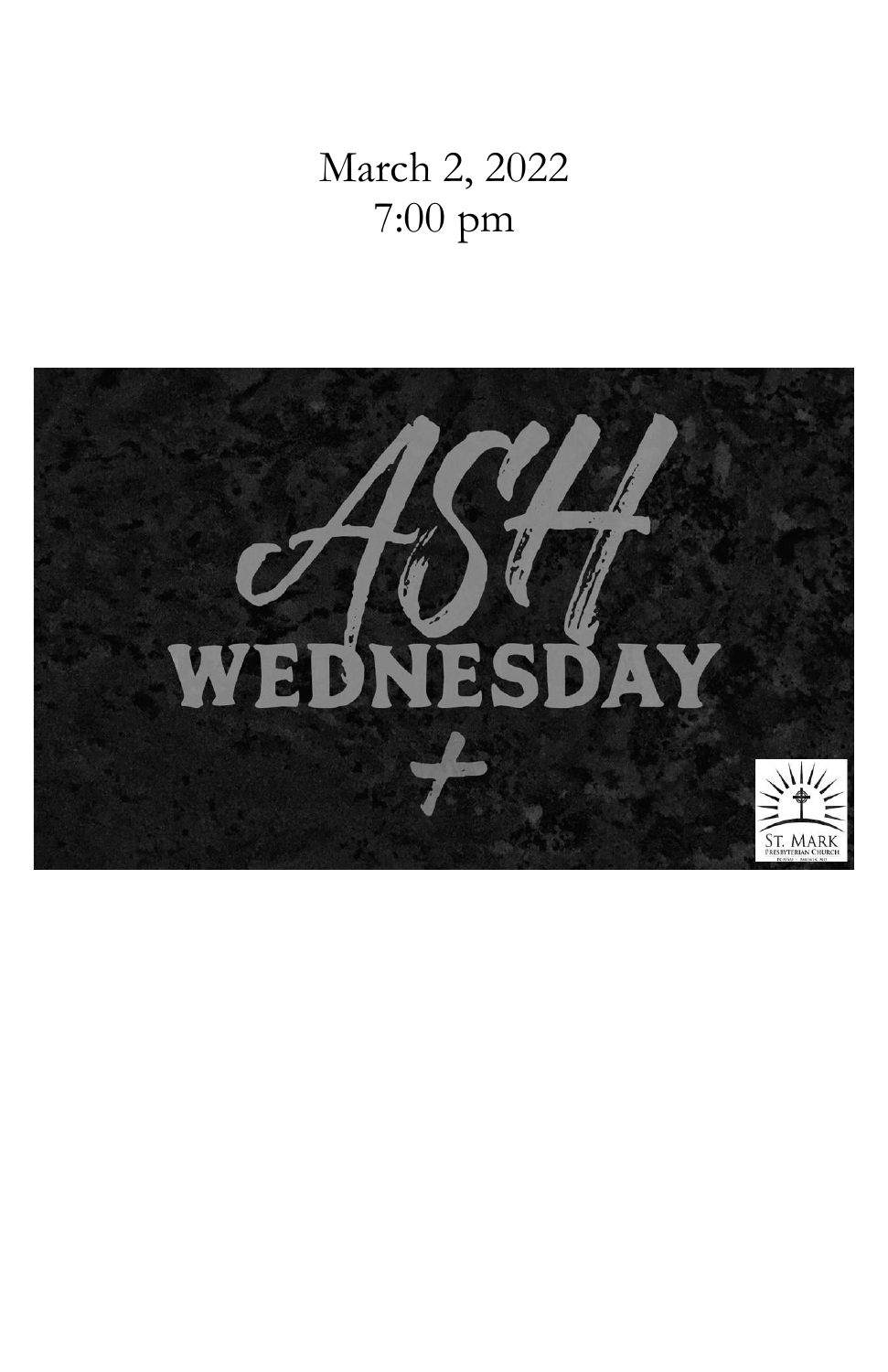# ORDER OF WORSHIP

PRELUDE *Give Me Jesus* Hayes

## **CALL TO WORSHIP**  $|oe|$  2:1, 12–13

Yet even now, says the LORD, return to me with all your heart,

## **With fasting, with weeping, and with mourning;**

rend your hearts and not your clothing.

#### **Return to the LORD, your God, for he is gracious and merciful,**

slow to anger, and abounding in steadfast love, and relents from punishing.

**Let us turn back to the LORD together.**

# **†HYMN** *There Is a Longing in Our Hearts* **Hymnal 470**

# **PRAYER OF CONFESSION PRAYER OF CONFESSION**

Have mercy on me, O God, according to your steadfast love; according to your abundant mercy blot out my transgressions. Wash me thoroughly from my iniquity, and cleanse me from my sin.

#### **For I know my transgressions, and my sin is ever before me. Against you, you alone, have I sinned, and done what is evil in your sight, so that you are justified in your sentence and blameless when you pass judgment. Indeed, I was born guilty, a sinner when my mother conceived me.**

You desire truth in the inward being; therefore teach me wisdom in my secret heart. Purge me with hyssop\*, and I shall be clean; wash me, and I shall be whiter than snow. Let me hear joy and gladness; let the bones that you have crushed rejoice. Hide your face from my sins, and blot out all my iniquities.

**Create in me a clean heart, O God, and put a new and right spirit within me. Do not cast me away from your presence, and do not take your holy spirit from me. Restore to me the joy of your salvation, and sustain in me a willing spirit.**

Then I will teach transgressors your ways, and sinners will return to you. Deliver me from bloodshed, O God, O God of my salvation, and my tongue will sing aloud of your deliverance.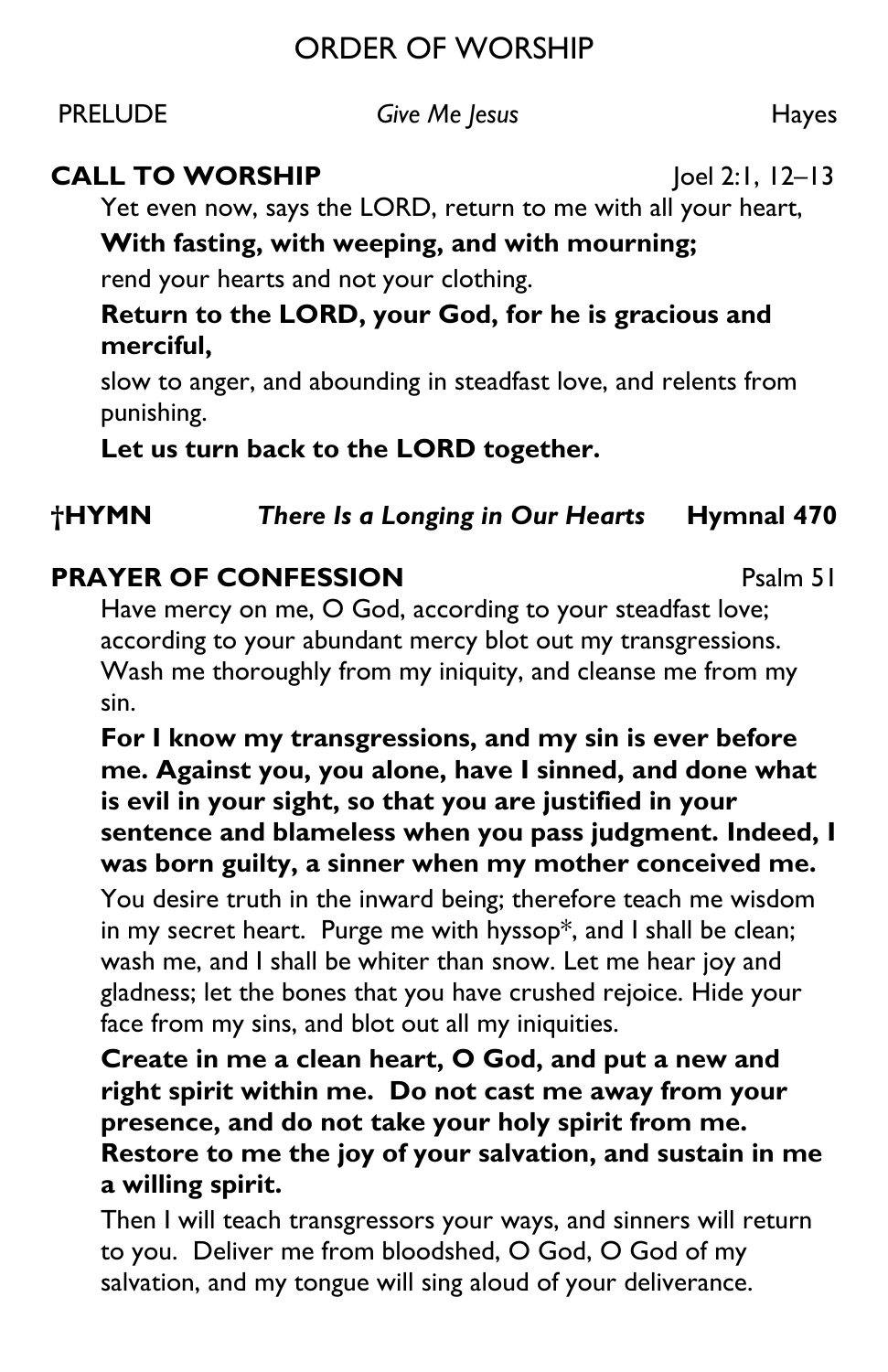**O Lord, open my lips, and my mouth will declare your praise. For you have no delight in sacrifice; if I were to give a burnt offering, you would not be pleased. The sacrifice acceptable to God is a broken spirit; a broken and contrite heart, O God, you will not despise.** (Silent Confession)

| <b>ANTHEM</b>                                                                        | Call Me Home<br><b>Chancel Choir</b> | Lantz                    |
|--------------------------------------------------------------------------------------|--------------------------------------|--------------------------|
| <b>SCRIPTURE</b>                                                                     |                                      | 2 Corinthians 5:20b-6:10 |
| <b>MEDITATION</b>                                                                    | "Close at Hand"                      | Rev. Dr. Dave Burgess    |
| <b>PRAYERS OF THE PEOPLE AND THE LORD'S PRAYER</b>                                   |                                      |                          |
| <b>IMPOSITION OF ASHES</b><br>(Please come forward as you are able to receive ashes) |                                      |                          |
| †HYMN                                                                                | What Wondrous Love Is This           | Hymnal $#215$            |
| <b>†BENEDICTION</b>                                                                  |                                      |                          |

POSTLUDE *Diapason Movement* Green

\*The Psalmist, David, is not referring to physical cleansing; rather, he is asking God to cleanse him spiritually as he confesses his sin.